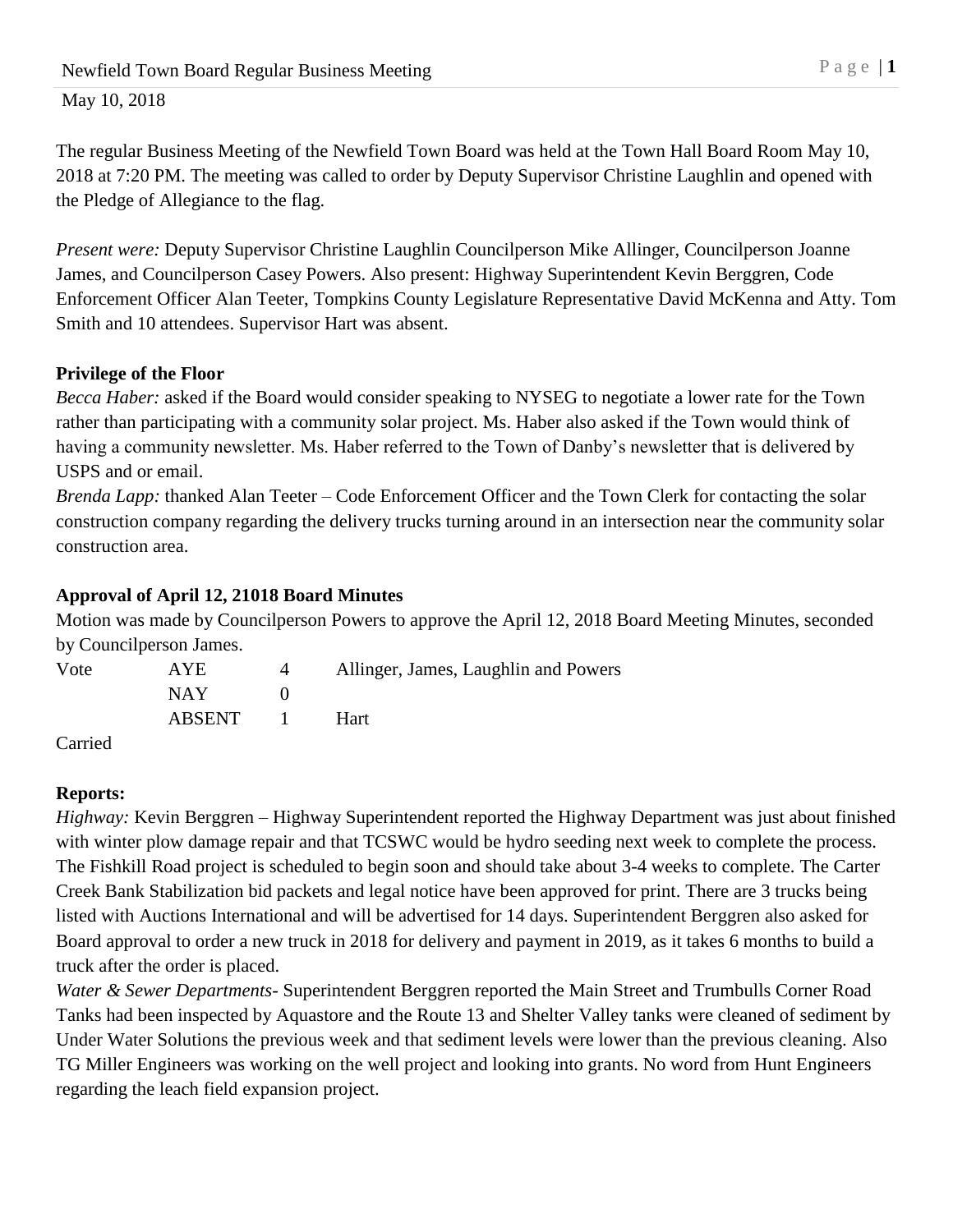#### *Recreation:* Absent

*Code Enforcement:* Code Enforcement Officer Alan Teeter reported 4 building permits had been issued in April. He has completed 24 hours of code enforcement training in Syracuse and Community Clean Energy code training in Binghamton. Mr. Teeter stated the Community Clean Energy training could be used if the Town were interesting in pursuing a NYSERTA grant. He has also been working with Nexamp regarding traffic and tree cutting concerns.

*Tompkins County Legislature Report*: Newfield Representative David McKenna stated that the Legislature had had its annual budget retreat April 23 and 24<sup>th</sup>, and that the Legislature had met with Cortland County to discuss common interest concerns. Representative McKenna stated he had attended the Seneca Falls Hydro Plant dedication. Representative McKenna said the Tompkins County Office Buildings benefit from the energy produced at the Seneca Falls Hydro Plant. Representative McKenna also reported on Governor Cuomo's announcement that Tompkins County was a recipient of a grant to refurbish and improve the Tompkins Regional Airport. The Tompkins Center for History and Culture refurbishment cost had increased by 445,000 due to the lack of available contractors and time constraints. Tourism and Community Celebrations grants have also been approved.

*Planning Board:* Planning Board Member Jacob Marnell reported the Planning Board would like to have a joint meeting with the Town Board in June. The Planning Board has been working on Noise, Animal and Dog Laws and would soon be working on a junk nuisance law with Code Enforcement Officer Alan Teeter. George Frans showed the Planning Board members an updated map of environmental unique areas. Mr. Marnell commented that a site plan review application was being requested from Delaware River Solar regarding the Millard Hill 4LLC and Millard Hill 5 LLC projects. Mr.Marnell also requested that a \$100.00 charge be approved for Site Plan Review Applications. Randy Brown reported he and Karen Trask had attended a training sponsored by Cornell Cooperative Extension where solar projects had been discussed, he felt the Planning Board was now better prepared.

*Hamlet Beautification:* Randy Brown reported that the Hamlet Beautification Committee (HBC) met the first Monday of each month at the Newfield Public Library at 5:00 PM. The Contest for a Welcome to Newfield sign had 24 student submissions. Mr. James VanAllan has agreed to help build the 4X3 sign. The proposed sign and placement site will be approved by the Town Board in the future. Mr. Brown spoke of the need of mutual communication between the HBC (Hamlet Beautification Committee) and the Town and asked that the HBC be recognized as the contact for any groups wishing to do volunteer work in Town owned properties in the Hamlet. Mr. Brown stated that in the spring of each year the HBC would like to submit its plan for the year to the Town Board for approval. The 2018 projects were the construction and installation of the Welcome to Newfield sign, flower plantings, maintenance and a new TCAT bus shelter. Presently the HBC is waiting to meet with TCAT regarding this project. Mr. Brown felt a liaison between the Town and the HBC would be advisable. Deputy Supervisor Laughlin responded the conversation could happen at Town Board meetings during reports. Mr. Brown also commented on his concerns regarding the Park and Riders and suggested there be a master plan for the Hamlet in the future. Highway Superintendent Berggren commented that he felt if any excavation or structural work were to be performed the Town should do it.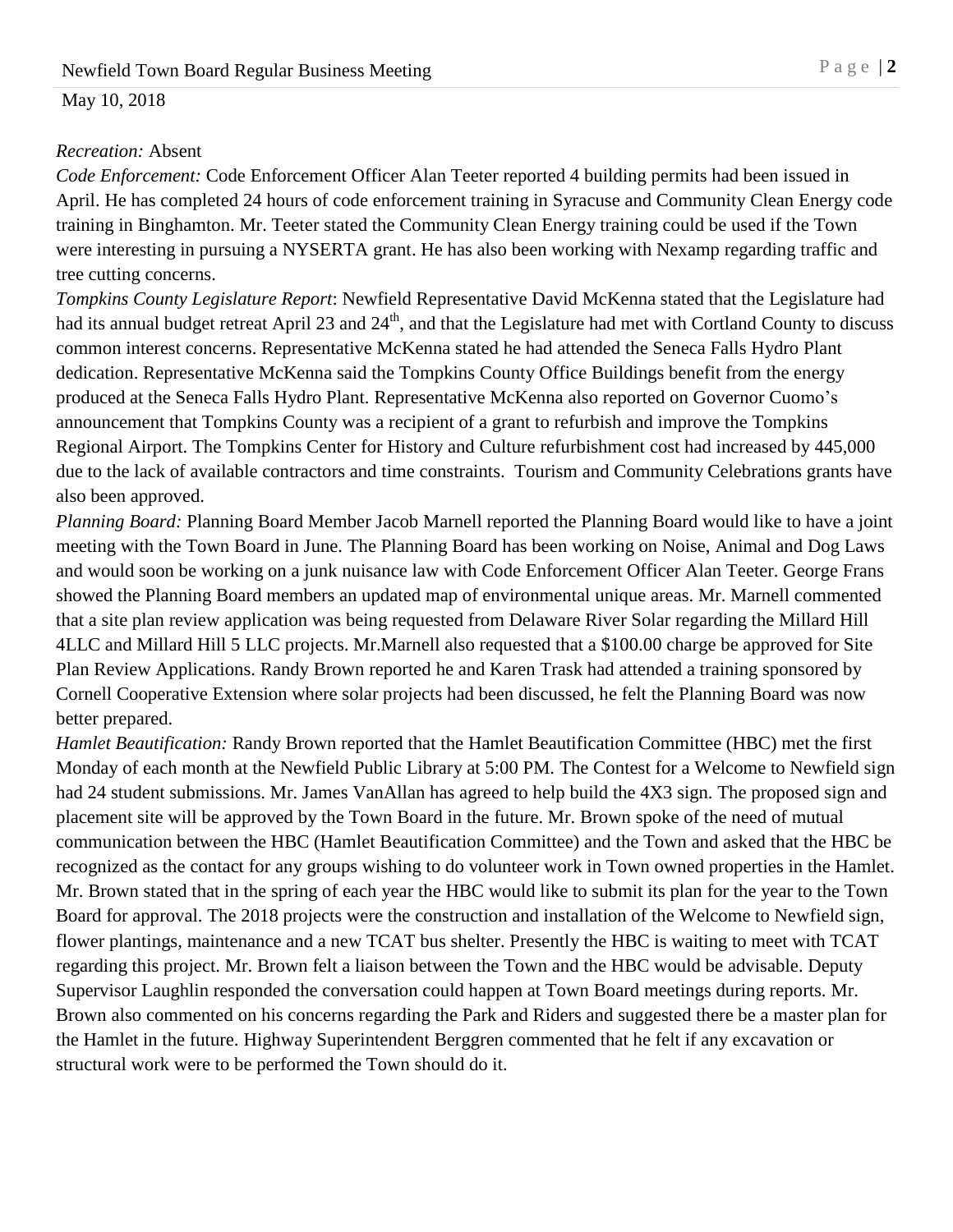*Park Committee:* Highway Superintendent Berggren reported the DASNY Grant has been approved and that the land has begun to be graded.

*Mill Street Park Music Series:* Vanessa Greenlee, Michelle Menter and JT Tompkins reported the summer concert series had been expanded to 6 concerts for 2018. Ms. Greenlee stated the Mill Street Park Music Series has revenue streams of corporate, county, foundation and private funding. The committee reported the attendance at the 2017 concerts averaged between 120 to 160 people per concert. The committee requested approval to bring in portable restrooms that would be brought in for each concert- approved by the Board. *Supervisor Report*: Deputy Supervisor Laughlin reported Supervisor Hart was in Indiana with his son who is a nationally ranked ATV racer.

#### **New Business**

*TG Miller – water well report;* was not present or prepared at this time.

## *Discussion and Action regarding proposed changes made to Local Law No.1 of 2015*

Atty. Smith stated a SEQRA Resolution would need to be entertained by the Board before proposed Local Law No. 2 of 2018 could be voted upon. Atty. Smith read Resolution No.9-2018 as follows:

## RESOLUTION No. 9- 2018

## SEQRA RESOLUTION – FIRST AMENDMENT WASTED MANAGEMENT FACILITIES (Food Scrap Recycling)

WHEREAS, the Town of Newfield propose to amend the Town's Waste Management Facilities law to permit municipal food scrap recycling programs (the "Project")

WHEREAS, pursuant to the New York State Environmental Quality Review Act, Article 8 of the Environmental Conservation Law and associated regulations including 6 NYCRR 617.1,et seq. ("SEQRA") the Town is required to undertake a review of potential environmental impacts associated with the project;

WHEREAS, the Town has and prepared a draft Short Environmental Assessment Form including Parts 1, 2 and 3 (the "EAF");

WHEREAS based upon the information contained in the EAF and the knowledge and review of the Town Board members and after due deliberation;

NOW, THEREFORE, upon motion duly made by Councilperson Powers and seconded by Councilperson James it is

BE IT RESOLVED, as follows;

Upon a thorough review and due consideration of the EAF, which the Town now adopts, the town makes the following findings;

- *1.* The Town has considered the Project pursuant to the criteria set forth in applicable law and regulations, including SEQRA;
- *2.* The Town has classified the Project as an "Unlisted Action" pursuant to SEQRA regulations;
- *3.* The Town determines, for those reasons set forth in the EAF, that the Project will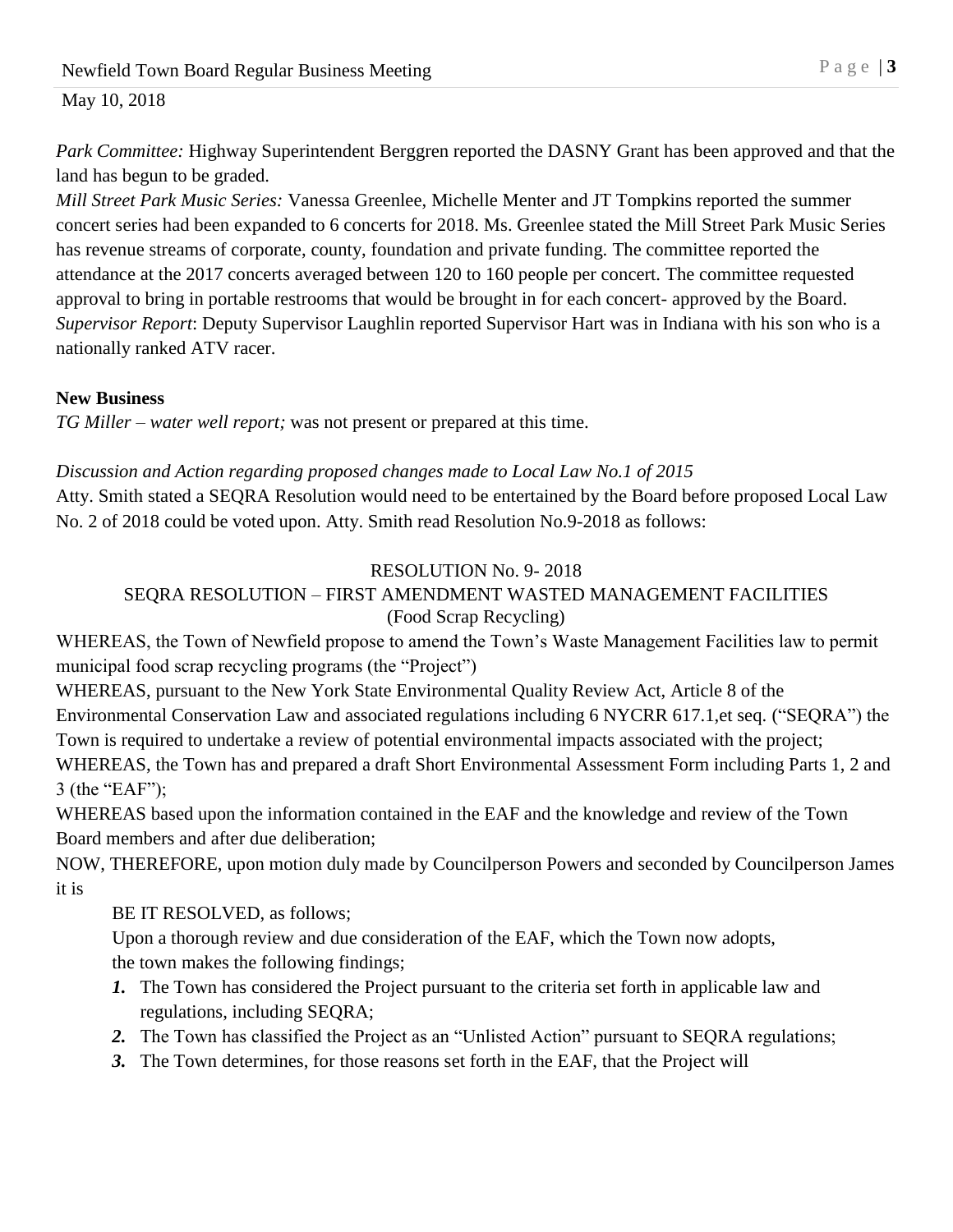have no significant negative environmental impacts and herby issues a negative declaration under SEQRA.

| Vote:         | AYES.            | $\overline{4}$ | Laughlin, Allinger, James and Powers |
|---------------|------------------|----------------|--------------------------------------|
|               | NAYS <b>NATA</b> |                |                                      |
|               | ABSENT 1         |                | – Hart                               |
| $\sim$ $\sim$ |                  |                |                                      |

Carried

# **Local Law No. 2 for the year 2018 First Amendment to Waste Management Facilities Local Law No. 1 of 2015** BE IT ENACTED BY THE TOWN BOARD OF THE TOWN OF NEWFIELD AS FOLLOWS:

Section 1.0

Title, Statutory Authorization and Purpose

## 1.1.1 TITLE

This local law shall be known as the "First Amendment to the Solid Waste Management Facilities Law of the Town of Newfield."

1.1.2 STATUTORY Authorization

The Municipal Home Rule Law and Sections 130 and 136 of the Town Law

1.1.3 PURPOSE

It is the purpose of this local law to promote the health, safety and general welfare of the residents of the Town of Newfield by permitting municipally sponsored food scrap recycling within the Town of Newfield.

## Section 2.0

- 2.1 Section VI of Local Law 1 for the Year 2015 the Solid Waste Management Facilities Law of the Town of Newfield, is hereby amended to add a new subsection (4) that shall read:
	- "(4) Any food scrap recycling program that is sponsored by the Town of Newfield or the County of Tompkins."

Section 3.0

Savings Clause and Effective Date

- 3.1 If any section, paragraph, subdivision or provision of this local law shall be adjudged invalid or held unconstitutional, the same shall not affect the validity of this local law as a whole or any part or provision thereof other than the part so decided to be invalid or unconstitutional.
- 3.2 This law shall take effect upon its filing with the Secretary of State in accordance with Section 27 of the Municipal Home Rule Law.

Motion was made by Councilperson Allinger to adopt Local Law No. 2 -2018 – First Amendment to the Solid Waste Management Facilities Law of the Town of Newfield, seconded by Councilperson James. Vote AYE 4 Allinger, James, Laughlin and Powers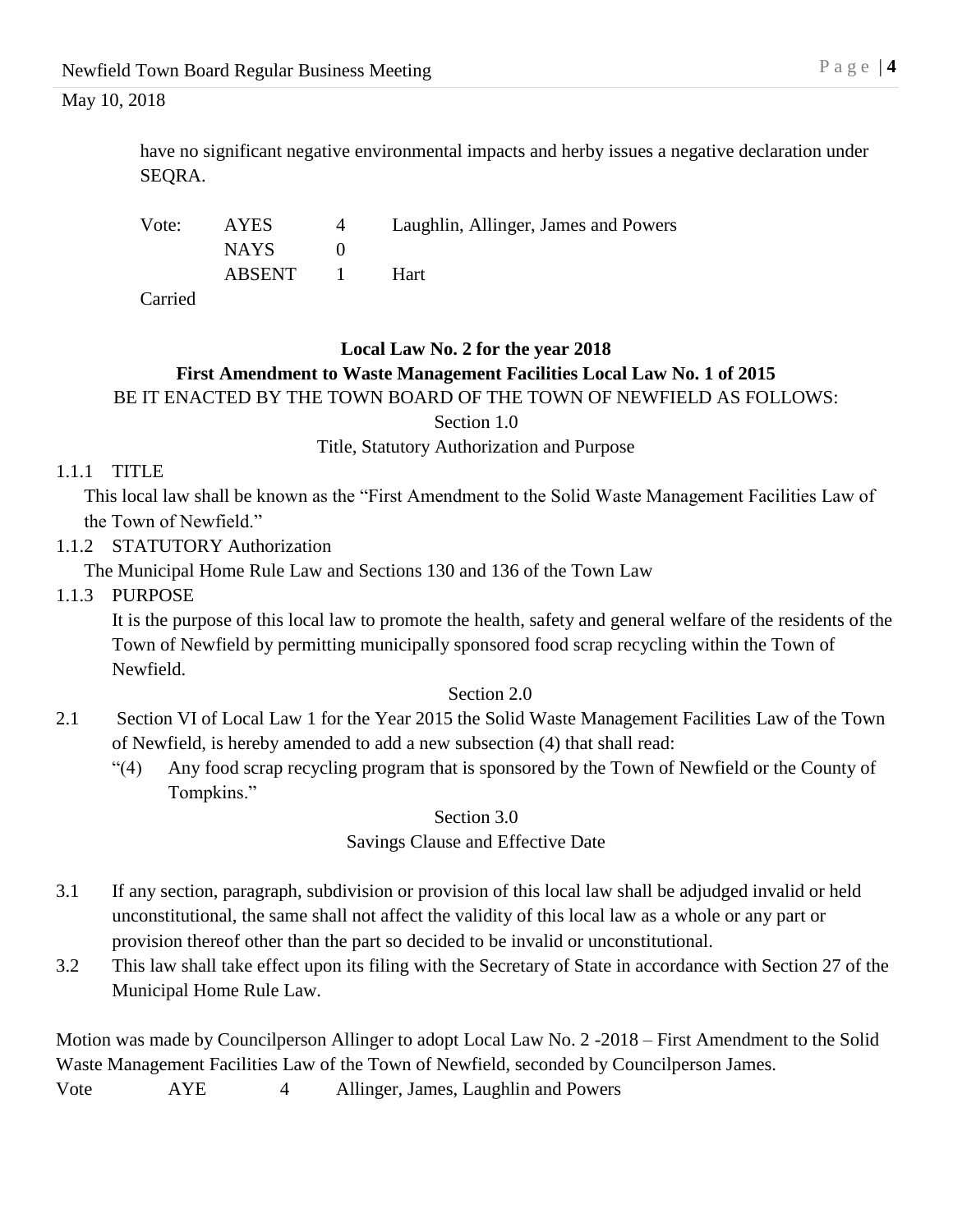NAY 0 ABSENT 1 Hart

Carried

*Discussion and Action approving the Highway Superintendent to purchase a mini excavator for \$64,999*  Motion was made by Councilperson Powers approving the Highway Superintendent to purchase a mini excavator not to exceed \$64,999.00, seconded by Councilperson Allinger.

| Vote | <b>AYE</b> |                          | Allinger, James, Laughlin and Powers |
|------|------------|--------------------------|--------------------------------------|
|      | NAY .      |                          |                                      |
|      | ABSENT     | <b>Contract Contract</b> | <b>Hart</b>                          |
| __   |            |                          |                                      |

Carried

*Discussion and Action approving the Highway Superintendent to order a Freightliner M2 in 2018 for delivery and payment in 2019*

Motion was made by Councilperson Allinger approving the Highway Superintendent to order a Freightliner M2 truck in 2018 for delivery and payment in 2019 not to exceed \$164,940.26, seconded by Councilperson Powers.

| Vote    | AYE        | 4 | Allinger, James, Laughlin and Powers |
|---------|------------|---|--------------------------------------|
|         | <b>NAY</b> |   |                                      |
|         | ABSENT 1   |   | Hart                                 |
| Carried |            |   |                                      |

*Discussion and Action to approve the Planning Board request of a One Hundred Dollar fee for Site Plan Review Applications*

Motion was made by Councilperson Powers approving a One Hundred Dollar (\$100.00) fee for all Site Plan Review Applications, seconded by Councilperson James.

| Vote | AYE.   |                | Allinger, James, Laughlin and Powers |
|------|--------|----------------|--------------------------------------|
|      | NAY.   |                |                                      |
|      | ABSENT | $\blacksquare$ | <b>Hart</b>                          |
|      |        |                |                                      |

Carried

## **Old Business**

*Agenda Items for May 24 Board Meeting: Personnel Policy and TG Miller Well project.*

## **Approval of the Payment of the May 2018 Bills**

Motion was made by Councilperson Allinger to approve the payments, seconded by Councilperson Powers. The Board authorized the payments of the following amounts: